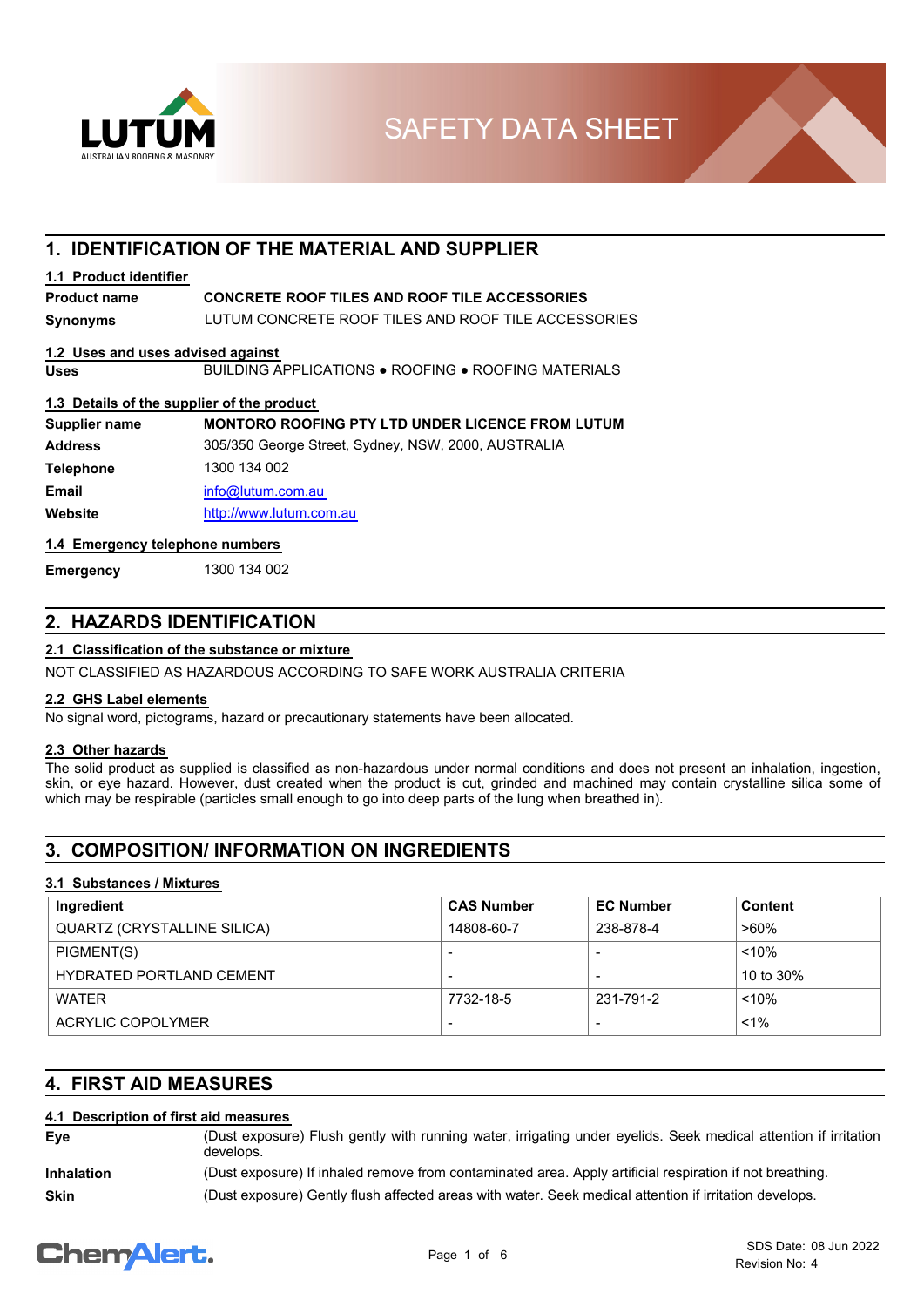**Ingestion Due to product form and application, ingestion is considered unlikely. First aid facilities** Eye wash facilities and safety shower should be available, particularly when dust is generated.

#### **4.2 Most important symptoms and effects, both acute and delayed**

This product may present a hazard if cut or drilled with dust generation. CAUTION: Repeated exposure to dust may cause lung fibrosis (silicosis).

#### **4.3 Immediate medical attention and special treatment needed**

Treat symptomatically.

## **5. FIRE FIGHTING MEASURES**

#### **5.1 Extinguishing media**

Use an extinguishing agent suitable for the surrounding fire.

#### **5.2 Special hazards arising from the substance or mixture**

Non flammable. May evolve toxic gases if strongly heated.

#### **5.3 Advice for firefighters**

No fire or explosion hazard exists.

#### **5.4 Hazchem code**

None allocated.

## **6. ACCIDENTAL RELEASE MEASURES**

#### **6.1 Personal precautions, protective equipment and emergency procedures**

Wear Personal Protective Equipment (PPE) as detailed in section 8 of the SDS.

#### **6.2 Environmental precautions**

Prevent product from entering drains and waterways.

#### **6.3 Methods of cleaning up**

If dust is generated during the fabrication process, use a high efficiency particulate air (HEPA) filter vacuum system or dampen the dusts, and sweep wet material for disposal. Do not sweep dry material. As for dust, it is best cleaned up by vacuum device to avoid generating airborne dust. Wetting before sweeping up dust may assist in dust control.

#### **6.4 Reference to other sections**

See Sections 8 and 13 for exposure controls and disposal.

## **7. HANDLING AND STORAGE**

#### **7.1 Precautions for safe handling**

Before use carefully read the product label. Use of safe work practices are recommended to avoid eye or skin contact and inhalation. Observe good personal hygiene, including washing hands before eating. Prohibit eating, drinking and smoking in contaminated areas.

#### **7.2 Conditions for safe storage, including any incompatibilities**

Ensure material is adequately labelled and protected from physical damage. Avoid generating dust.

#### **7.3 Specific end uses**

No information provided.

## **8. EXPOSURE CONTROLS / PERSONAL PROTECTION**

#### **8.1 Control parameters**

#### **Exposure standards**

| Ingredient               | Reference | <b>TWA</b> |                   | <b>STEL</b> |                   |
|--------------------------|-----------|------------|-------------------|-------------|-------------------|
|                          |           | ppm        | ma/m <sup>3</sup> | ppm         | mq/m <sup>3</sup> |
| Quartz (respirable dust) | SWA [AUS] | $- -$      | 0.05              | $- -$       | $\sim$            |

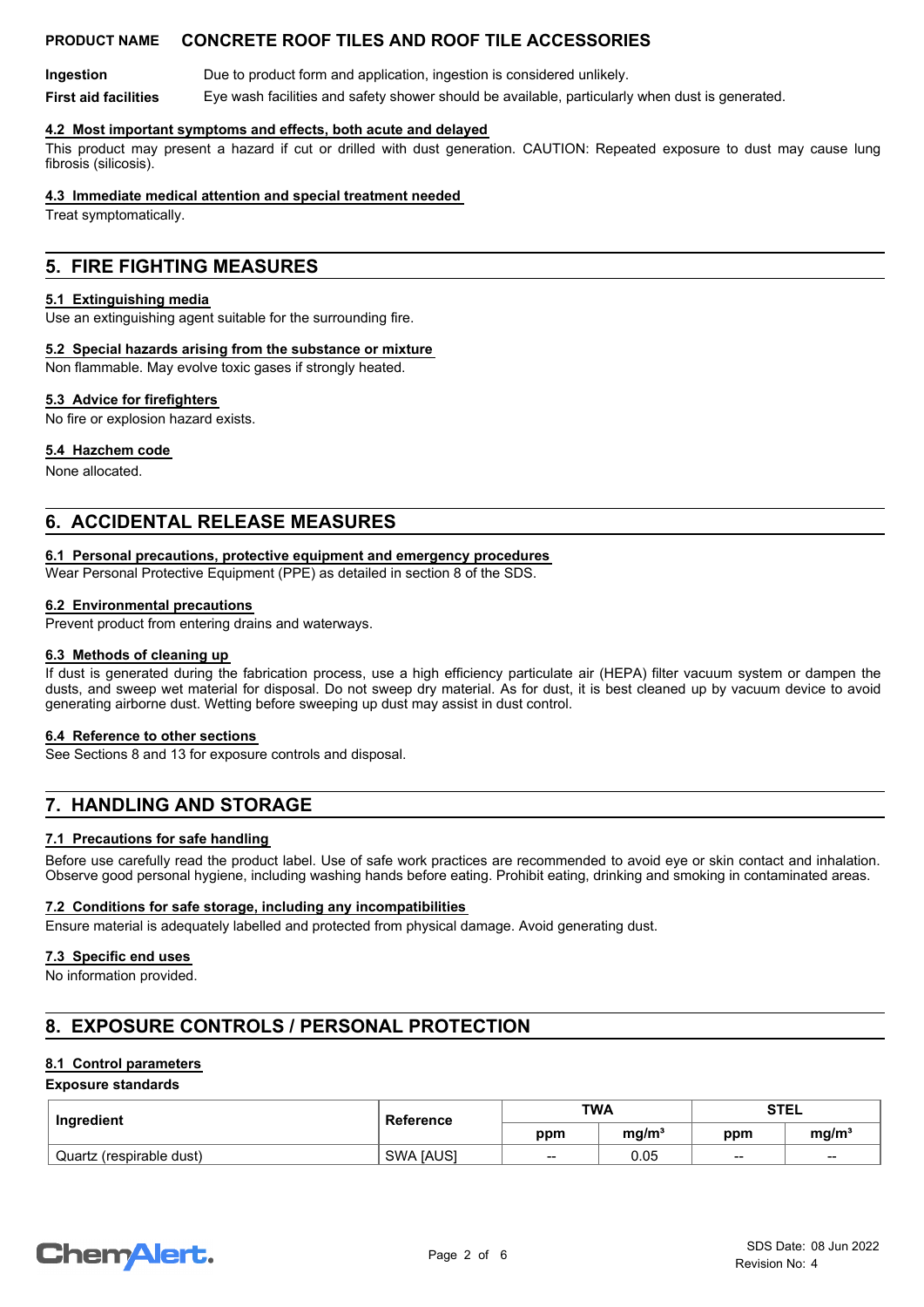#### **Biological limits**

No biological limit values have been entered for this product.

#### **8.2 Exposure controls**

Avoid inhalation. Use in well ventilated areas. Where an inhalation risk exists, mechanical extraction ventilation is recommended. Wet where possible. **Engineering controls**

#### **PPE**

| Eye / Face  | If cutting or sanding with potential for dust generation, wear dust-proof goggles.                  |
|-------------|-----------------------------------------------------------------------------------------------------|
| Hands       | Wear leather or cotton gloves.                                                                      |
| <b>Body</b> | Not required under normal conditions of use.                                                        |
| Respiratory | If cutting or sanding with potential for dust generation, wear a Class P2 (Particulate) respirator. |



## **9. PHYSICAL AND CHEMICAL PROPERTIES**

### **9.1 Information on basic physical and chemical properties**

| <b>Appearance</b>                | SOLID                |
|----------------------------------|----------------------|
| Odour                            | SLIGHT ODOUR         |
| Flammability                     | NON FI AMMABI F      |
| <b>Flash point</b>               | <b>NOT RELEVANT</b>  |
| <b>Boiling point</b>             | <b>NOT AVAILABLE</b> |
| <b>Melting point</b>             | <b>NOT AVAILABLE</b> |
| <b>Evaporation rate</b>          | <b>NOT AVAILABLE</b> |
| рH                               | <b>NOT AVAILABLE</b> |
| Vapour density                   | <b>NOT AVAILABLE</b> |
| <b>Relative density</b>          | <b>NOT AVAILABLE</b> |
| Solubility (water)               | <b>INSOLUBLE</b>     |
| Vapour pressure                  | NOT AVAILABLE        |
| <b>Upper explosion limit</b>     | <b>NOT RELEVANT</b>  |
| Lower explosion limit            | NOT RFI FVANT        |
| <b>Partition coefficient</b>     | <b>NOT AVAILABLE</b> |
| <b>Autoignition temperature</b>  | <b>NOT AVAILABLE</b> |
| <b>Decomposition temperature</b> | <b>NOT AVAILABLE</b> |
| Viscosity                        | <b>NOT AVAILABLE</b> |
| <b>Explosive properties</b>      | <b>NOT AVAILABLE</b> |
| <b>Oxidising properties</b>      | <b>NOT AVAILABLE</b> |
| Odour threshold                  | <b>NOT AVAILABLE</b> |

## **10. STABILITY AND REACTIVITY**

#### **10.1 Reactivity**

Carefully review all information provided in sections 10.2 to 10.6.

#### **10.2 Chemical stability**

Stable under recommended conditions of storage.

#### **10.3 Possibility of hazardous reactions**

Polymerization is not expected to occur.

#### **10.4 Conditions to avoid**

Avoid heat, sparks, open flames and other ignition sources.

#### **10.5 Incompatible materials**

Incompatible with strong acids (e.g. hydrochloric acid).

# **ChemAlert.**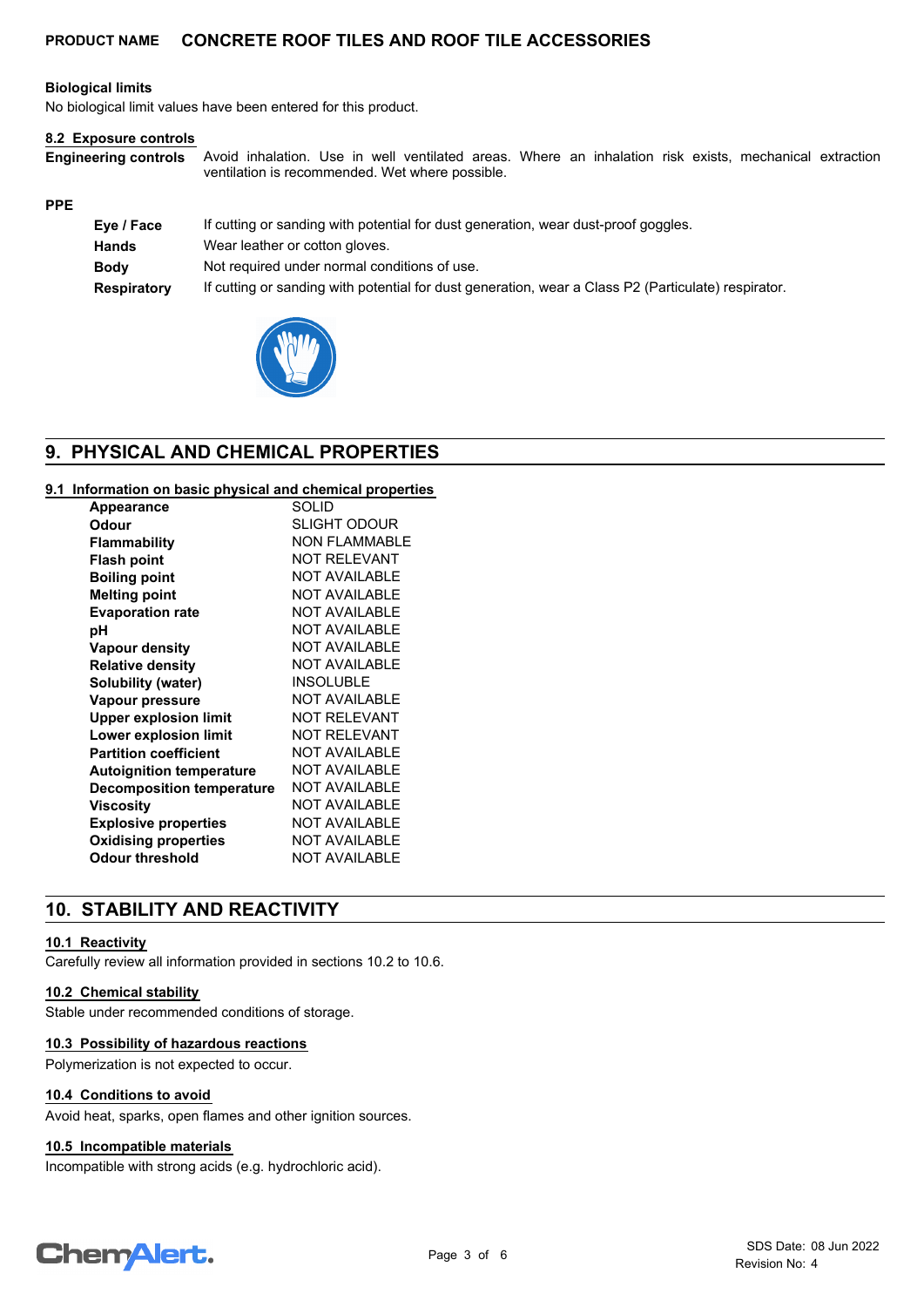#### **10.6 Hazardous decomposition products**

May evolve toxic gases if heated to decomposition.

## **11. TOXICOLOGICAL INFORMATION**

#### **11.1 Information on toxicological effects**

| <b>Acute toxicity</b>       | This product is expected to be of low toxicity. Ingestion is considered unlikely due to product form.                                                                                                                                                                                                                                                                                                                                                                     |
|-----------------------------|---------------------------------------------------------------------------------------------------------------------------------------------------------------------------------------------------------------------------------------------------------------------------------------------------------------------------------------------------------------------------------------------------------------------------------------------------------------------------|
| <b>Skin</b>                 | Mechanical irritant. Prolonged or repeated contact may result in mild irritation due to mechanical action.                                                                                                                                                                                                                                                                                                                                                                |
| Eye                         | Mechanical irritant. Due to product form and nature of use, the potential for exposure is reduced. Product<br>may only present a hazard if material is cut, drilled or sanded with dust generation, which may result in<br>mechanical irritation.                                                                                                                                                                                                                         |
| <b>Sensitisation</b>        | Not classified as causing skin or respiratory sensitisation.                                                                                                                                                                                                                                                                                                                                                                                                              |
| <b>Mutagenicity</b>         | Not classified as a mutagen.                                                                                                                                                                                                                                                                                                                                                                                                                                              |
| Carcinogenicity             | Adverse health effects, usually associated with long term exposure to high respirable crystalline silica quartz<br>dust levels are not anticipated due to product form. This product may only present a hazard if tiles are cut or<br>drilled causing dust generation. Respirable crystalline silica quartz is classified as carcinogenic to humans<br>(IARC Group 1).                                                                                                    |
| <b>Reproductive</b>         | Not classified as a reproductive toxin.                                                                                                                                                                                                                                                                                                                                                                                                                                   |
| STOT - single<br>exposure   | Dust can be generated during cutting of the product. Dusts are mechanical irritants that may cause throat<br><i>irritation.</i>                                                                                                                                                                                                                                                                                                                                           |
| STOT - repeated<br>exposure | Adverse health effects, usually associated with long term exposure to high respirable crystalline silica quartz<br>dust levels are not anticipated due to the product form. This product may present a hazard if cut or drilled<br>with dust generation. CAUTION: Repeated exposure to dust may cause lung fibrosis (silicosis). Some<br>studies have shown that repeated exposure to manganese dioxide dust may cause damage to the lungs and<br>central nervous system. |
| <b>Aspiration</b>           | Not applicable for solids.                                                                                                                                                                                                                                                                                                                                                                                                                                                |

## **12. ECOLOGICAL INFORMATION**

#### **12.1 Toxicity**

The substance is inert and there is no evidence of significant toxicity.

#### **12.2 Persistence and degradability**

Being inorganic, the substance will not biodegrade.

#### **12.3 Bioaccumulative potential**

The substance is inert and will not be absorbed and accumulate in tissues.

#### **12.4 Mobility in soil**

No information provided.

#### **12.5 Other adverse effects**

Boral concrete roof tiles (with and without coating) have been developed with reference to section 4.6 of AS 2049-2002, and tested to perform in accordance within the parameters of section 6 of AS4020-2018 when installed and used correctly. However, customers are advised to give consideration to potential impacts of atmospheric fall outs, water tank manufacturer guidelines and other external factors which may affect drinkability of rainwater or the performance of the tiles more generally.

## **13. DISPOSAL CONSIDERATIONS**

#### **13.1 Waste treatment methods**

Reuse where possible. Dispose of in accordance with local regulations. **Waste disposal** Legislation **Dispose of in accordance with relevant local legislation.** 

## **14. TRANSPORT INFORMATION**

**NOT CLASSIFIED AS A DANGEROUS GOOD BY THE CRITERIA OF THE ADG CODE, IMDG OR IATA**

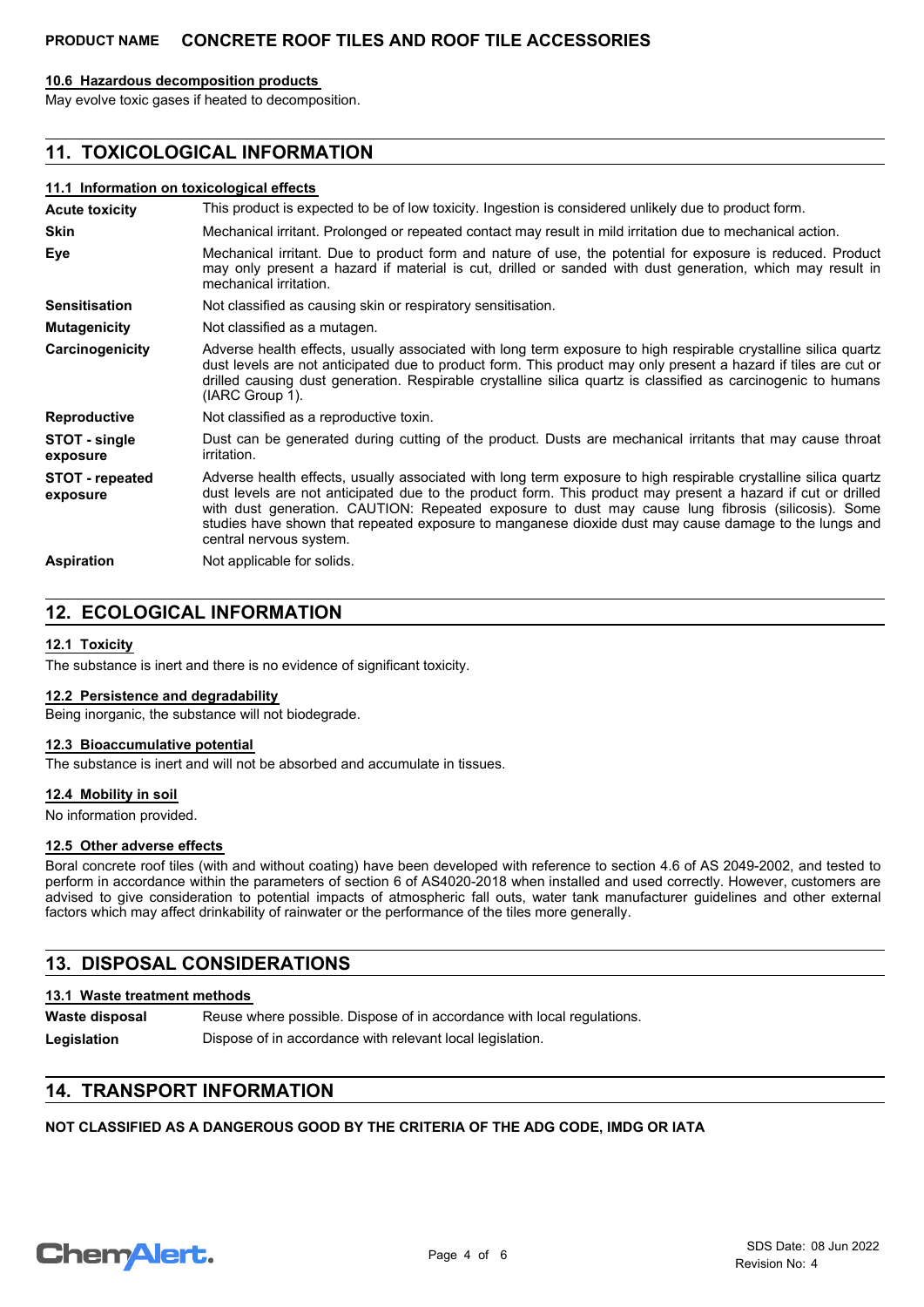|                                     | <b>LAND TRANSPORT (ADG)</b> | <b>SEA TRANSPORT (IMDG / IMO)</b> | AIR TRANSPORT (IATA / ICAO) |
|-------------------------------------|-----------------------------|-----------------------------------|-----------------------------|
| 14.1 UN Number                      | None allocated.             | None allocated.                   | None allocated.             |
| 14.2 Proper<br><b>Shipping Name</b> | None allocated.             | None allocated.                   | None allocated.             |
| 14.3 Transport<br>hazard class      | None allocated.             | None allocated.                   | None allocated.             |
| 14.4 Packing Group                  | None allocated.             | None allocated.                   | None allocated.             |

#### **14.5 Environmental hazards**

Not a Marine Pollutant.

#### **14.6 Special precautions for user**

**Hazchem code** None allocated.

#### **15. REGULATORY INFORMATION**

**15.1 Safety, health and environmental regulations/legislation specific for the substance or mixture**

A poison schedule number has not been allocated to this product using the criteria in the Standard for the Uniform Scheduling of Medicines and Poisons (SUSMP). **Poison schedule**

Safe Work Australia criteria is based on the Globally Harmonised System (GHS) of Classification and Labelling of Chemicals (GHS Revision 7). **Classifications**

#### **AUSTRALIA: AIIC (Australian Inventory of Industrial Chemicals)** All components are listed on AIIC, or are exempt. **Inventory listings**

## **16. OTHER INFORMATION**

PERSONAL PROTECTIVE EQUIPMENT GUIDELINES: **Additional information**

The recommendation for protective equipment contained within this report is provided as a guide only. Factors such as form of product, method of application, working environment, quantity used, product concentration and the availability of engineering controls should be considered before final selection of personal protective equipment is made.

HEALTH EFFECTS FROM EXPOSURE:

It should be noted that the effects from exposure to this product will depend on several factors including: form of product; frequency and duration of use; quantity used; effectiveness of control measures; protective equipment used and method of application. Given that it is impractical to prepare a report which would encompass all possible scenarios, it is anticipated that users will assess the risks and apply control methods where appropriate.